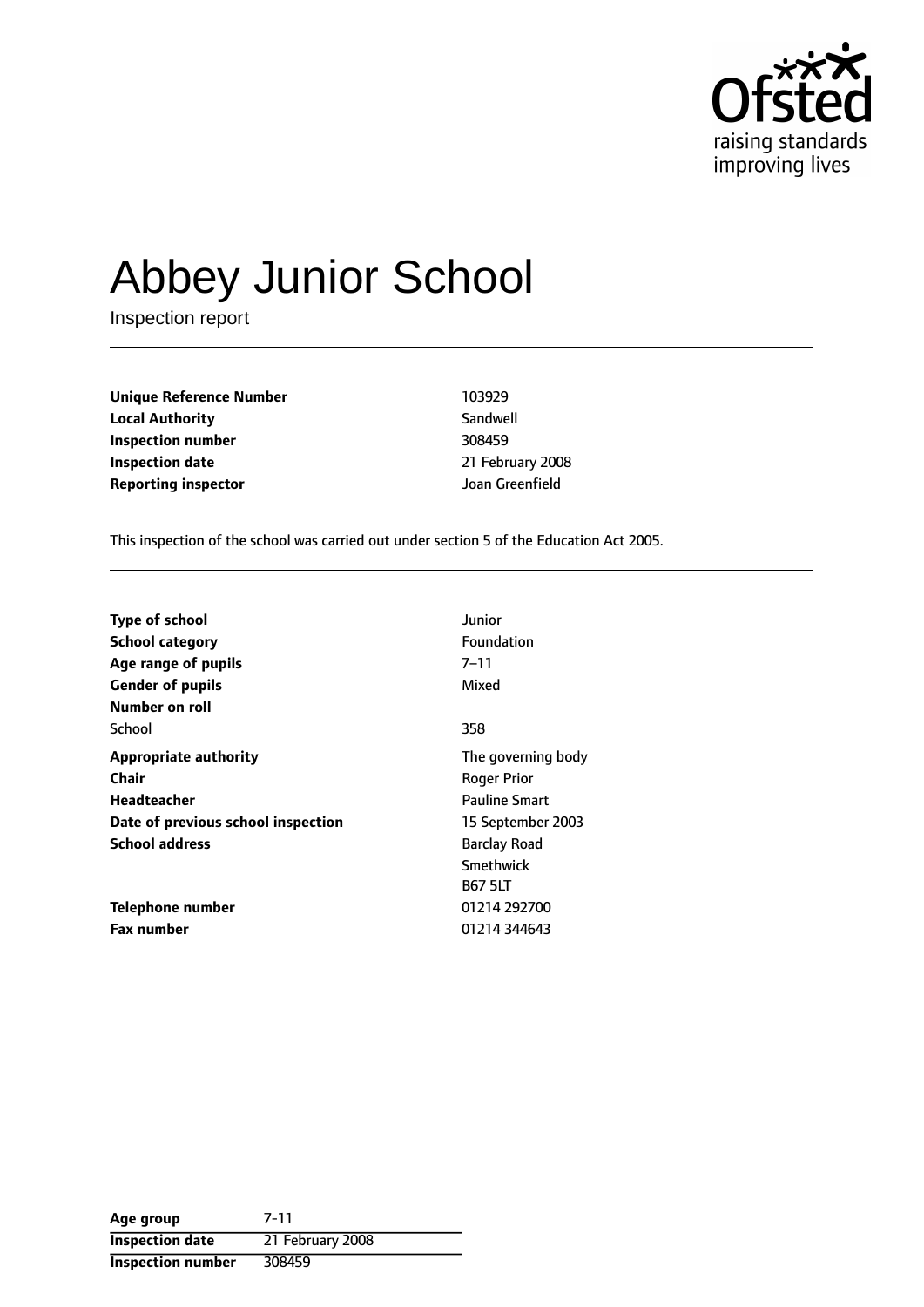.

© Crown copyright 2008

#### Website: www.ofsted.gov.uk

This document may be reproduced in whole or in part for non-commercial educational purposes, provided that the information quoted is reproduced without adaptation and the source and date of publication are stated.

Further copies of this report are obtainable from the school. Under the Education Act 2005, the school must provide a copy of this report free of charge to certain categories of people. A charge not exceeding the full cost of reproduction may be made for any other copies supplied.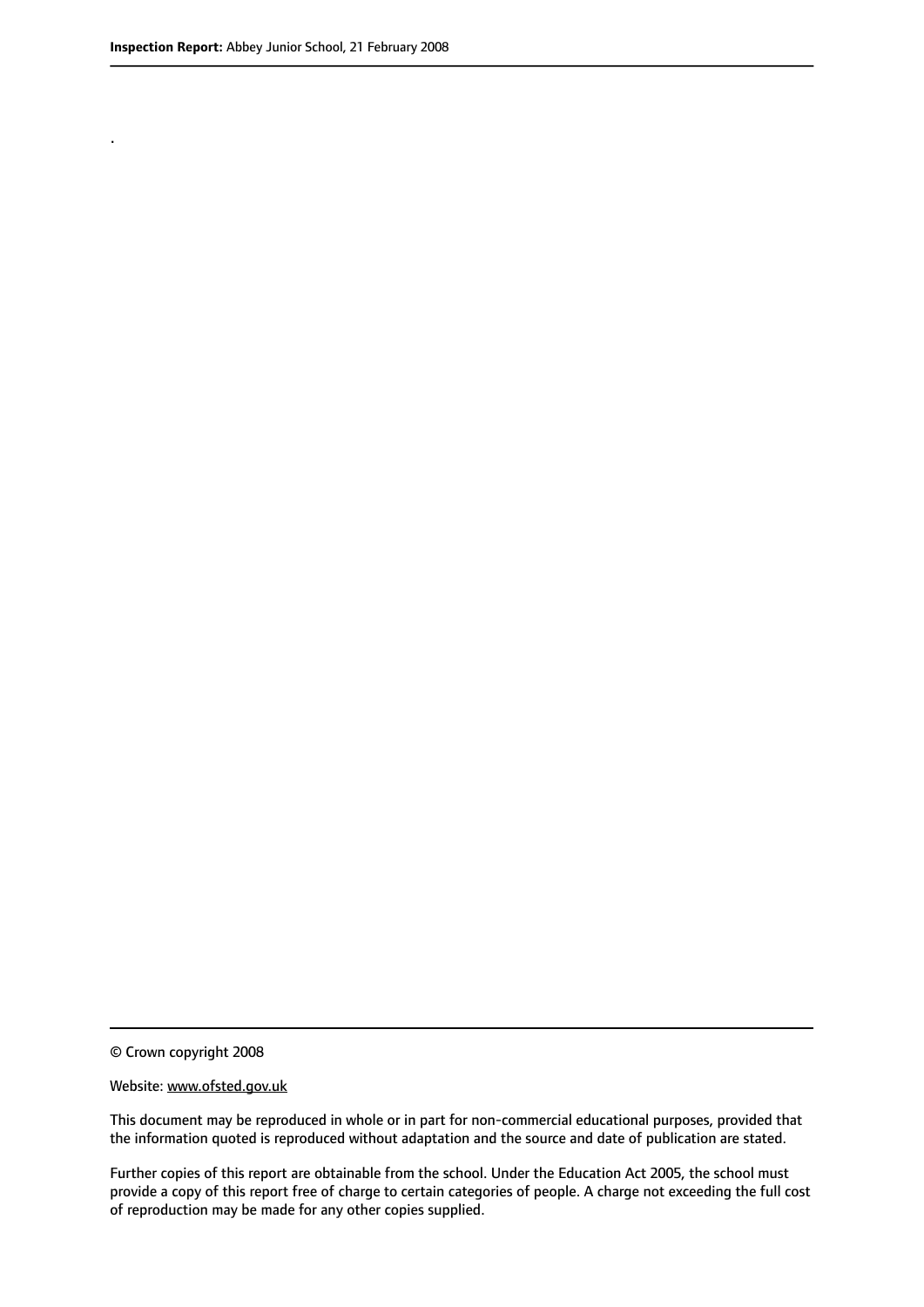# **Introduction**

The inspection was carried out by one Additional Inspector.

The inspector evaluated the overall effectiveness of the school and investigated the following issues: the impact of the school's provision in improving standards and achievement further, especially in mathematics; the effectiveness of systems to track and assess pupils' progress, their relationship with setting challenging targets and their impact on planning and consistency across the school; and how well the school promotes pupils' spiritual, moral, social and cultural development. The inspector gathered evidence from: discussions with staff, pupils and a governor; the scrutiny of pupils' work and other documentation provided by the school; observations of lessons, an assembly and pupils at break and lunch times; and the analysis of parents' questionnaires. Other aspects of the school's work were not investigated in detail, but the inspector found no evidence to suggest that the school's own assessments, as given in its self-evaluation, were not justified, and these have been included where appropriate in this report.

# **Description of the school**

Abbey Junior is a larger-than-average junior school. Most pupils are White British backgrounds but there are a number of pupils from a range of other backgrounds, mainly Indian, Caribbean and Eastern European. A higher proportion than average has a home language other than English. The number of pupils who join the school other than at the normal times is increasing, and many of these pupils have little knowledge of English. More pupils than usual have learning difficulties and/or disabilities. The school has been successful in gaining a number of awards, including the Basic Skills Quality Mark, Artsmark, ICT Mark and Healthy School, and has Investor in People status.

## **Key for inspection grades**

| Grade 1 | Outstanding  |
|---------|--------------|
| Grade 2 | Good         |
| Grade 3 | Satisfactory |
| Grade 4 | Inadequate   |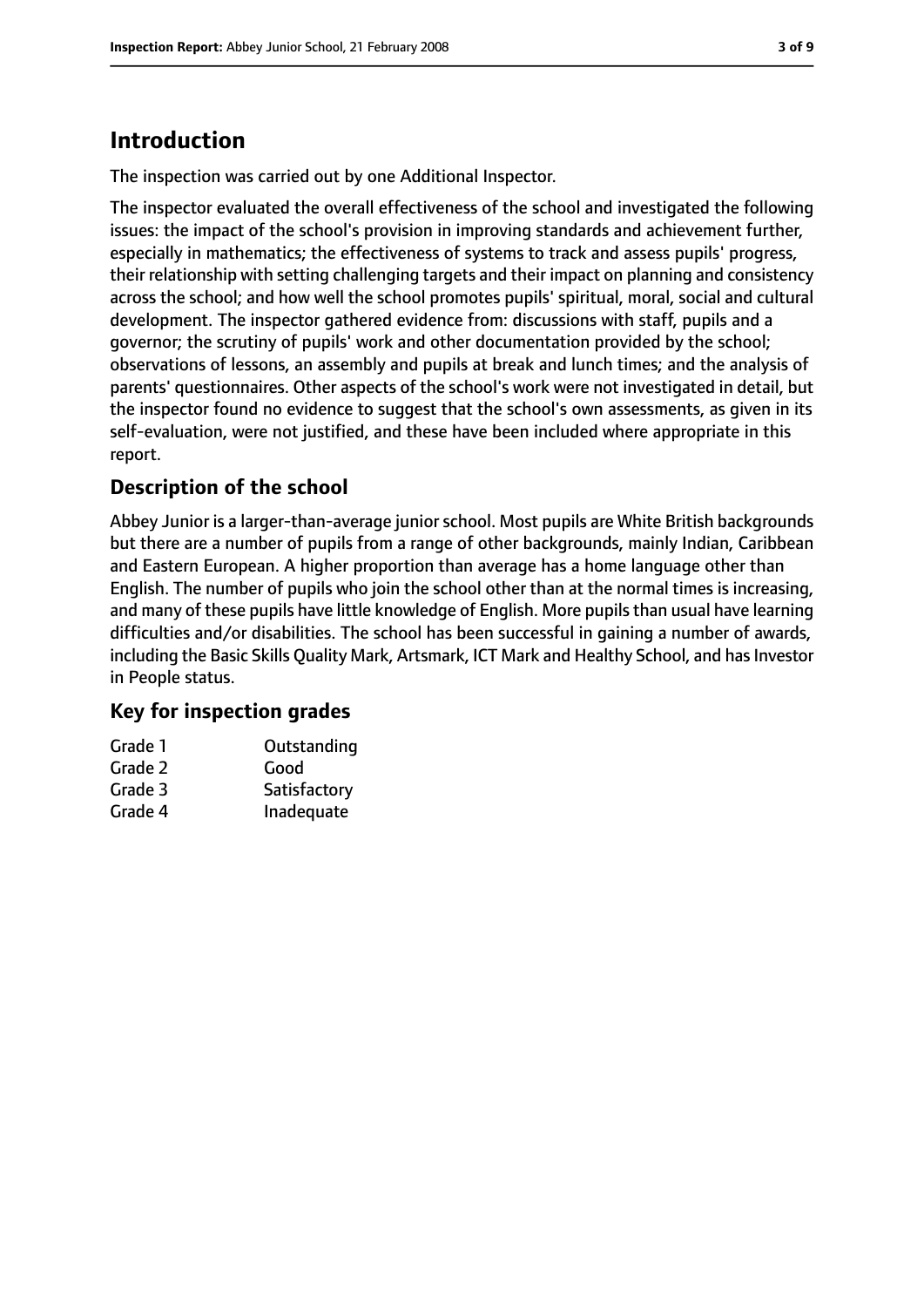# **Overall effectiveness of the school**

#### **Grade: 2**

Abbey Junior is a good school that is improving rapidly. Several aspects of its work are outstanding and as some relatively new initiatives become more established, the school is on course to become even better than it is currently. The drive for improvement and the school's inclusive ethos stem from the excellent leadership of the headteacher and her concern to do the very best for the pupils through creating an environment in which they can flourish, both academically and personally. Her approach of devolving whole-school responsibilities to a very strong team of senior staff and encouraging all staff to contribute to the school's development is working extremely well and accelerating the school's progress.

Parents rightly comment that the school is 'welcoming and friendly' and has 'an excellent community atmosphere'. Such an atmosphere enables pupilsto grow and develop into articulate and confident young people, who are developing a good range of skills that prepare them well for their future lives. Their personal development and well-being, including their spiritual, moral, social and cultural awareness, are outstanding. Pupils are extremely polite and very well behaved, and treat adults with considerable respect. Thisis helped by the excellent relationships that exist between all members of the school community. Pupils feel very strongly that their voice is listened to and their concerns addressed. 'It's really, really fun,' said one pupil, reflecting the views of many others. Pupils are proud of their school, enjoy learning very much and are keen to do their best. They take on a wide range of responsibilities, undertaking tasks such as school and class councillors, librarians, monitors and health and safety representatives, and also run lunchtime clubs. Together with fundraising for charity, these opportunities allow them to make an excellent contribution to their school and wider community, as well as developing their self-esteem and sense of responsibility.

Within this supportive environment, pupils make good progress from their broadly average starting points in Year 3 and achieve well. This applies to all groups of pupils, including those with learning difficulties and/or disabilities and the increasing number who are in the early stages of learning English as an additional language. These pupils benefit from the good support provided by their teachers and teaching assistants, which means that their specific needs are met effectively, whether in the classroom or through withdrawal for more specific support.

Standards are well above average overall, reflected in the school's results in the national tests at the end of Year 6. Pupils make particularly good progress in English, where the results have been well above average in four out of the past five years. The evidence from their current work, and the careful tracking of their progress, shows that pupils are on course to do as well, if not better, this year. Standards in science have improved in the past two years and are also well above average. The school's results in mathematics are not quite as strong as those in English and science, although they were above average in 2007. The school is working hard and successfully to raise standards in mathematics through making the tasks and activities more relevant and meaningful to pupils. For example, in a Year 6 lesson, pupils were asked to identify the best long jumpers in the class so they could represent the school in a local competition. This required them to measure several jumps of a group of pupils, work out the mean, median and mode of their measurements and then represent their data in a variety of different ways, such as a bar chart, line graph, pictogram or a radar graph. This work led to some enthusiastic discussions as they worked cooperatively in small groups. Pupils' weaker numeracy skills sometimes slow their work rate when undertaking problem-solving activities. Teaching is good and often outstanding. Pupils are actively involved and challenged in lessons,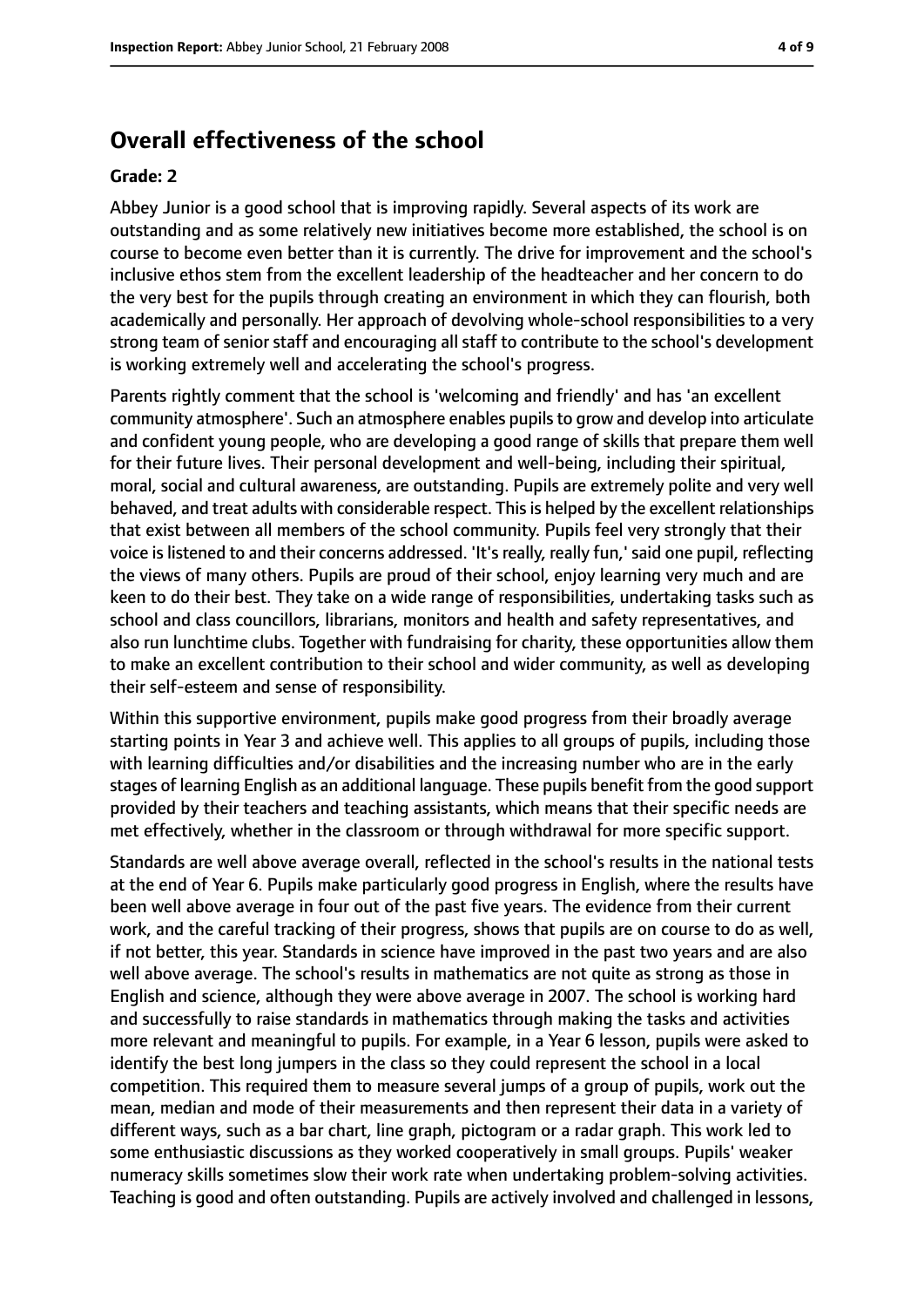with good opportunities provided for them to talk about what they are doing, share their ideas and discuss problems with a partner or in small groups. They also assess their own work and that of others well. This is particularly effective in English, where the tasks pupils undertake have clear objectives and specific criteria against which they can check their own work. Detailed marking of their English work supports this structured approach, with teachers giving clear guidance to pupils on how to improve it. This is one reason why pupils do so well in English. Although it is one of the school's priorities, this excellent practice has not yet been extended sufficiently to other subjects.

Staff have a real regard for the welfare of their pupils and the quality of care, guidance and support pupils receive is first rate. Pupils comment that they feel safe, as there is very little bullying in the school. They are confident that staff will listen to them if they have any concerns. The school meets all safeguarding and child protection requirements, and health and safety is given high priority. Pupils who join the school at different times receive good support to enable them to settle in quickly. There are excellent links with other schools and staff work hard to involve parents and ensure that their children attend regularly. Surveys on matters such as homework and anti-bullying and their general views about the school give parents an opportunity to contribute to the school's development. In addition, the parents' handbook gives them helpful information about the school's procedures and routines.

The curriculum provides pupils with a good range of activities to maintain their interest and give them a love of learning. It is being revised to make stronger links between subjects and to make it more relevant to pupils' needs. Although the school makes some provision for its most able pupils, thisis not part of a structured and planned programme. Curricular innovations, such as the introduction of Philosophy for Children, a programme to develop the pupils' social and emotional aspects of their learning', and a 'creativity afternoon', are adding a further dimension to pupils' personal and academic development. These and other opportunities, such as a good range of visits, including residential visits, and visitors, enrich and extend pupils' experiences well. Pupils maintain an active and healthy lifestyle, have ready access to water during the day and participate regularly in the wide range of extra-curricular activities organised by the school.

The leadership team has a very accurate understanding of the school's strengths and areas for further development. This is because the systems for checking the school's performance and pupils' progress are robust. Occasionally, the school's judgements are a little too generous, but its priorities are the right ones and give staff a clear sense of direction and focus. The school's targets are demanding but achievable as they take account of a wide range of evidence. Governors undertake their responsibilities effectively and support the school well. The school's progress over the last two years and the drive and enthusiasm of the staff for doing even better show that it has excellent capacity to improve still further.

# **What the school should do to improve further**

- Raise achievement in mathematics to the level of that in English.
- Extend the use of the excellent marking and assessment practice in English to other subjects.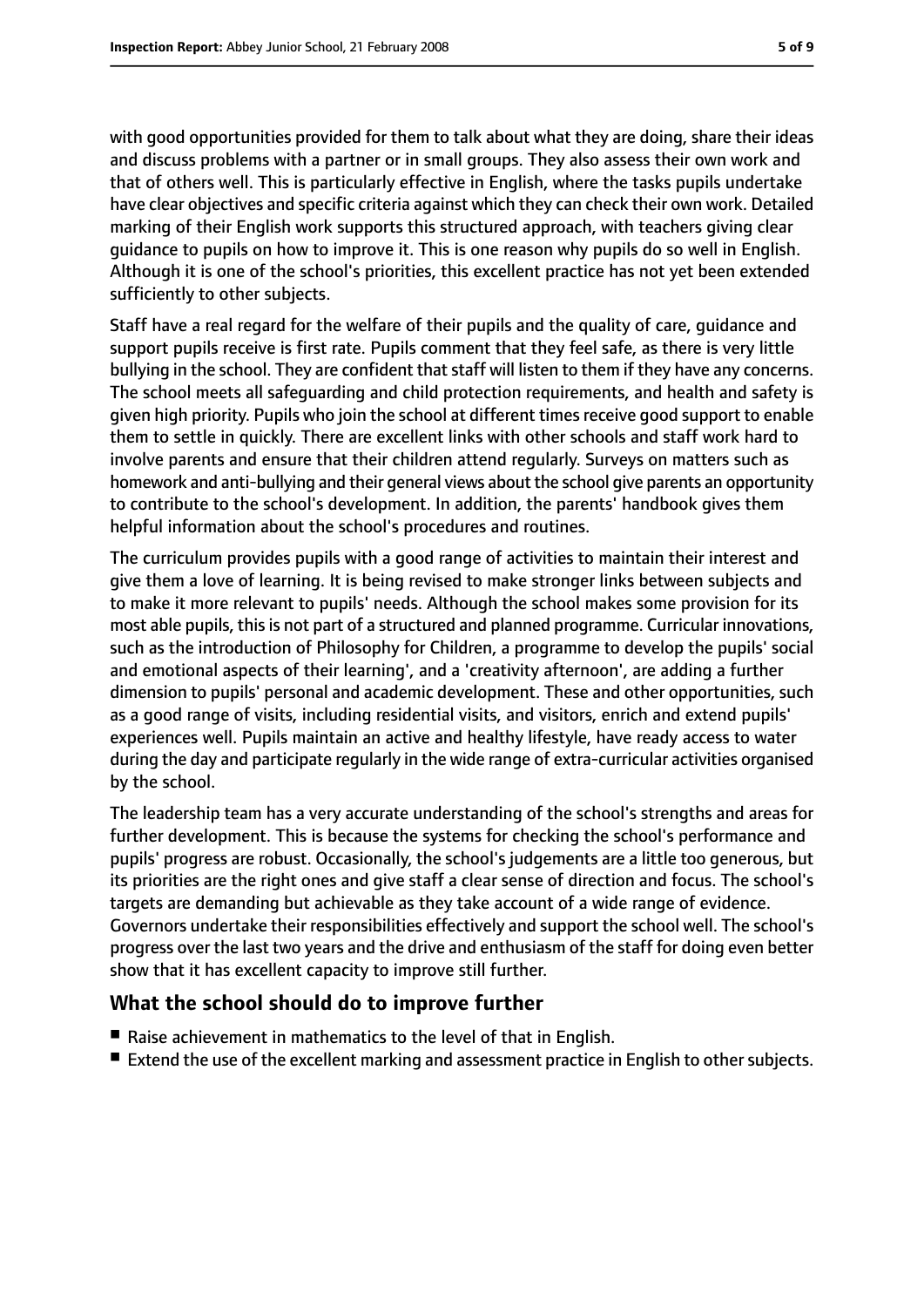**Any complaints about the inspection or the report should be made following the procedures set out in the guidance 'Complaints about school inspection', which is available from Ofsted's website: www.ofsted.gov.uk.**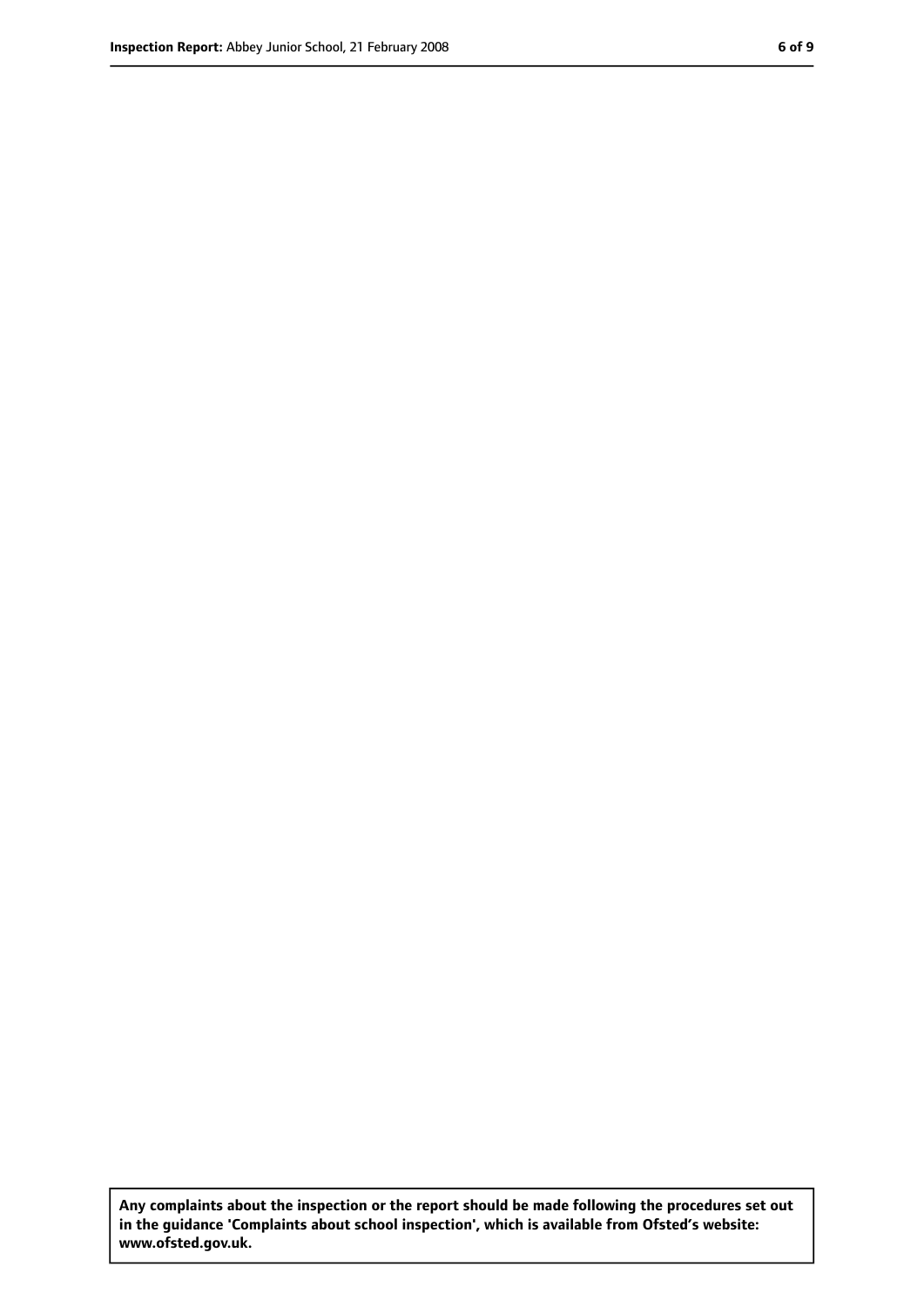#### **Annex A**

# **Inspection judgements**

| $^{\circ}$ Key to judgements: grade 1 is outstanding, grade 2 good, grade 3 satisfactory, and | <b>School</b>  |
|-----------------------------------------------------------------------------------------------|----------------|
| arade 4 inadeguate                                                                            | <b>Overall</b> |

# **Overall effectiveness**

| How effective, efficient and inclusive is the provision of education, integrated<br>care and any extended services in meeting the needs of learners? |     |
|------------------------------------------------------------------------------------------------------------------------------------------------------|-----|
| Effective steps have been taken to promote improvement since the last<br>inspection                                                                  | Yes |
| How well does the school work in partnership with others to promote learners'<br>well-being?                                                         |     |
| The capacity to make any necessary improvements                                                                                                      |     |

# **Achievement and standards**

| How well do learners achieve?                                                                               |  |
|-------------------------------------------------------------------------------------------------------------|--|
| The standards <sup>1</sup> reached by learners                                                              |  |
| How well learners make progress, taking account of any significant variations between<br>groups of learners |  |
| How well learners with learning difficulties and disabilities make progress                                 |  |

# **Personal development and well-being**

| How good is the overall personal development and well-being of the<br>learners?                                  |  |
|------------------------------------------------------------------------------------------------------------------|--|
| The extent of learners' spiritual, moral, social and cultural development                                        |  |
| The extent to which learners adopt healthy lifestyles                                                            |  |
| The extent to which learners adopt safe practices                                                                |  |
| How well learners enjoy their education                                                                          |  |
| The attendance of learners                                                                                       |  |
| The behaviour of learners                                                                                        |  |
| The extent to which learners make a positive contribution to the community                                       |  |
| How well learners develop workplace and other skills that will contribute to<br>their future economic well-being |  |

## **The quality of provision**

| How effective are teaching and learning in meeting the full range of the<br>learners' needs?            |  |
|---------------------------------------------------------------------------------------------------------|--|
| How well do the curriculum and other activities meet the range of needs  <br>and interests of learners? |  |
| How well are learners cared for, guided and supported?                                                  |  |

 $^1$  Grade 1 - Exceptionally and consistently high; Grade 2 - Generally above average with none significantly below average; Grade 3 - Broadly average to below average; Grade 4 - Exceptionally low.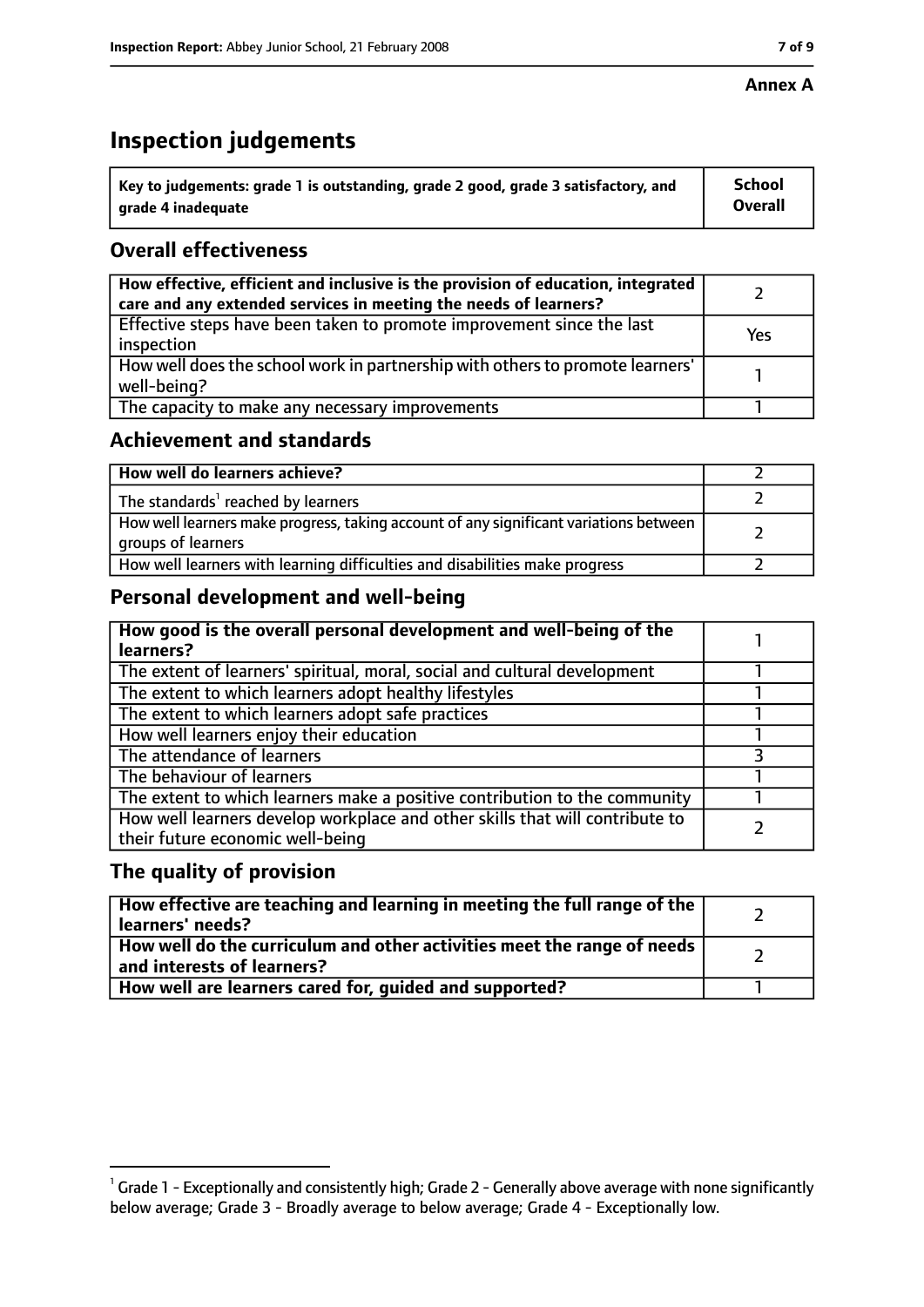# **Leadership and management**

| How effective are leadership and management in raising achievement<br>and supporting all learners?                                              |     |
|-------------------------------------------------------------------------------------------------------------------------------------------------|-----|
| How effectively leaders and managers at all levels set clear direction leading<br>to improvement and promote high quality of care and education |     |
| How effectively leaders and managers use challenging targets to raise standards                                                                 |     |
| The effectiveness of the school's self-evaluation                                                                                               |     |
| How well equality of opportunity is promoted and discrimination tackled so<br>that all learners achieve as well as they can                     |     |
| How effectively and efficiently resources, including staff, are deployed to<br>achieve value for money                                          |     |
| The extent to which governors and other supervisory boards discharge their<br>responsibilities                                                  |     |
| Do procedures for safequarding learners meet current government<br>requirements?                                                                | Yes |
| Does this school require special measures?                                                                                                      | No  |
| Does this school require a notice to improve?                                                                                                   | No  |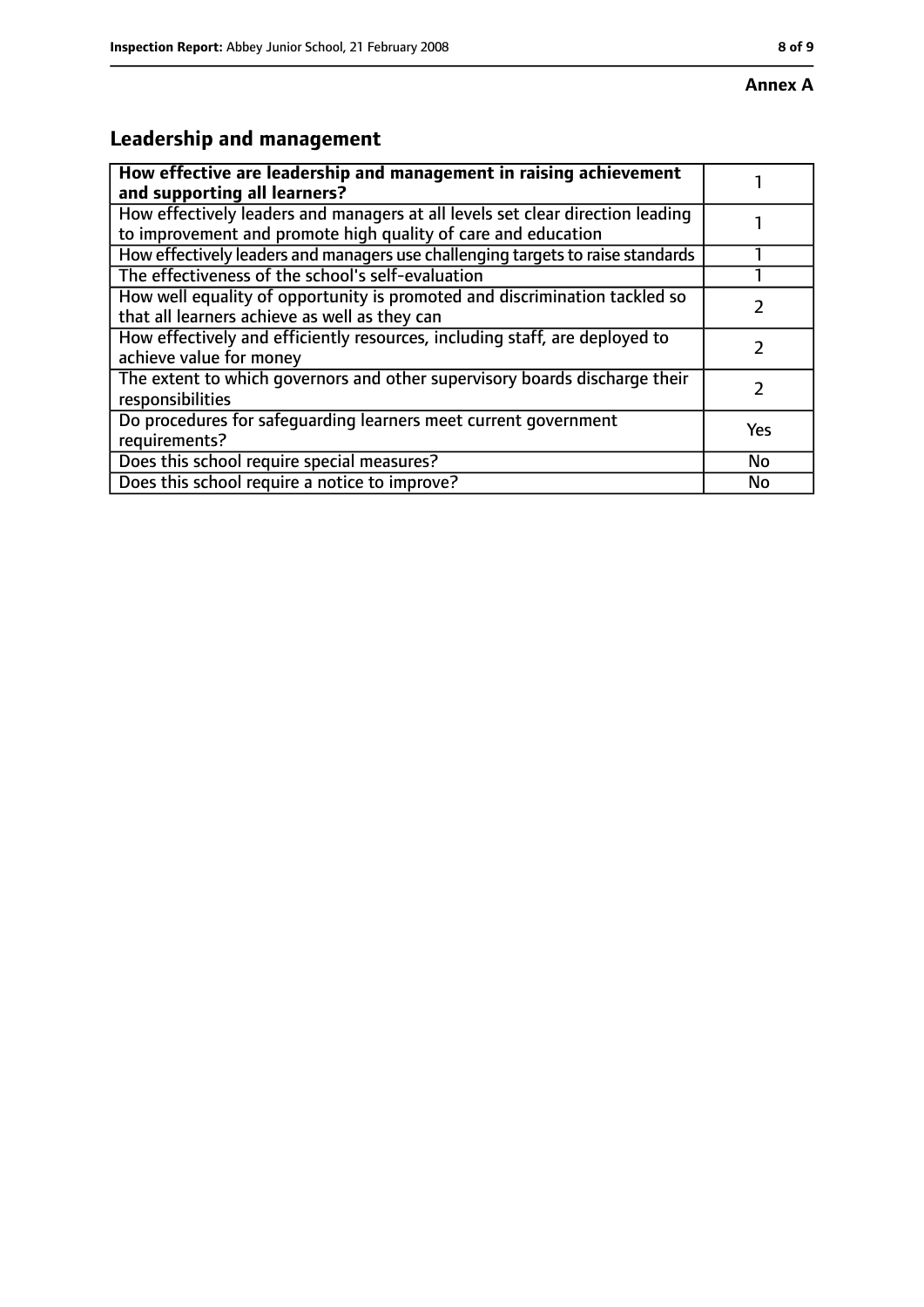# **Text from letter to pupils explaining the findings of the inspection**

22 February 2008

Dear Pupils

Inspection of Abbey Junior School, Smethwick B67 5LT

Thank you for making me feel so welcome when I visited your school recently. I enjoyed talking to those of you I met in the playground and with members of the school council. This letter is to tell you what I found out about your school.

You go to a good school that is getting better and better. You told me you liked school and that it was fun. I agree with you. Because the teaching is good, you make good progress so that standards are well above average by the time you leave in Year 6. You do very well in English and in science but not quite as well in mathematics. The school is doing a lot to help you do better in mathematics but you also need to work hard at improving your numeracy skills.

You get on very well with one another and nearly all of you behave very well. Adults in the school really care for you and want you to do well. When you need special help, it is generally there for you. You enjoy school very much and you have an excellent understanding of how to keep safe and healthy. The school gives you lots of opportunities to take responsibility and I saw some of this in action during the lunchtime art club which some of you had organised. I was very impressed with the way you did this.

The curriculum gives you a wide range of interesting activities to do and you told me that you particularly like the 'creativity afternoon'. I am sorry that I was not able to see the activities you do in these sessions but I did see the displays of some of your work on the walls. The school gives you many opportunities to go on trips and visits and many of you enjoy taking part in clubs and after-school activities.

Your headteacher and other senior staff run the school well and are very keen for you to do as well as you can. They have a good understanding of what the school needs to do next. Although your school is good, I think it could become even better. I have asked the headteacher and staff to do two things to help it do this.

- Help you to do as well in mathematics as you do in English.
- Assess and mark your work in other subjects as well as they do in English.

I hope you will all continue to attend regularly, work hard and do your very best.

Yours sincerely

Mrs Joan Greenfield Lead inspector